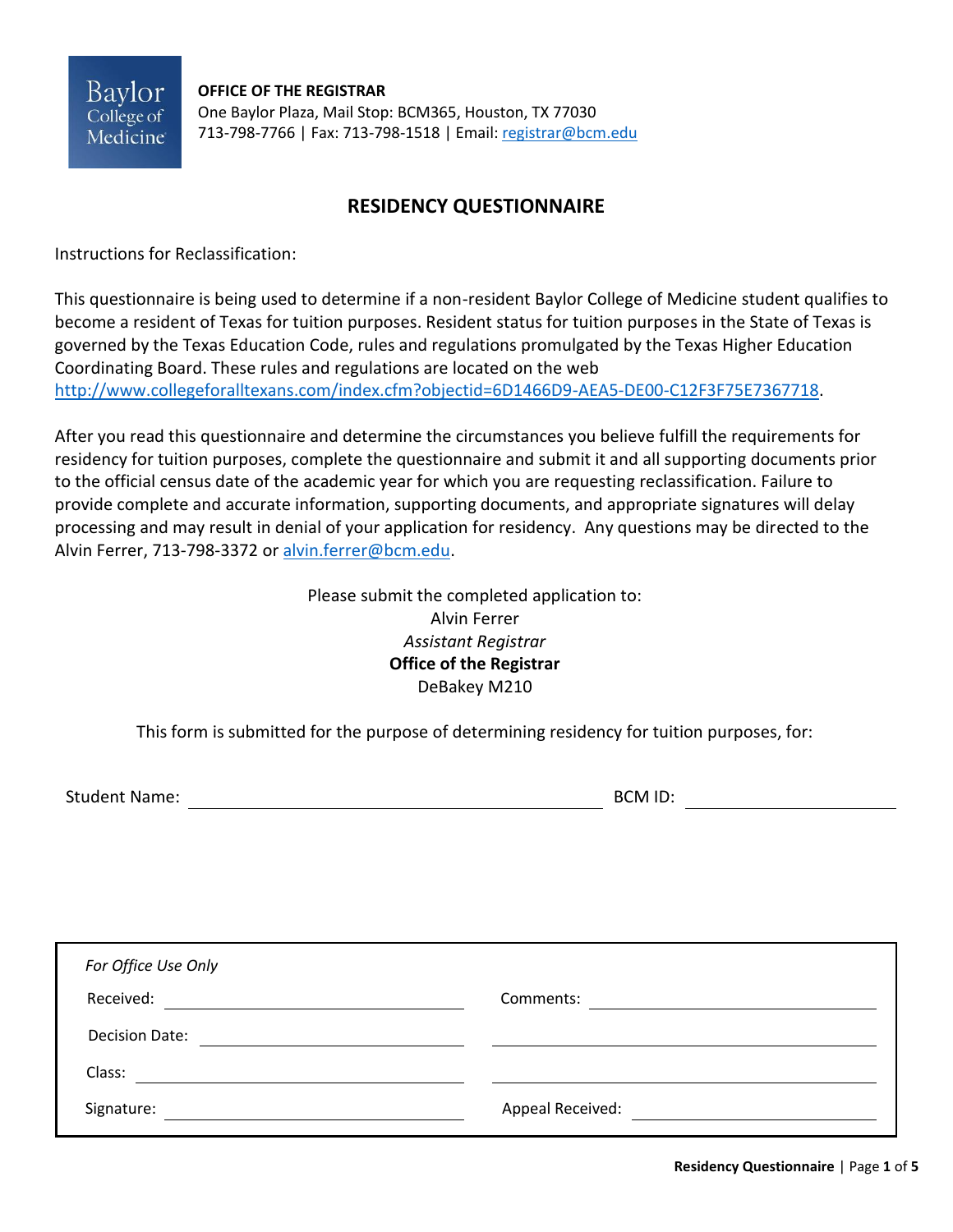

**OFFICE OF THE REGISTRAR**

One Baylor Plaza, Mail Stop: BCM365, Houston, TX 77030 713-798-7766 | Fax: 713-798-1518 | Email[: registrar@bcm.edu](mailto:registrar@bcm.edu)

### **CORE RESIDENCY QUESTIONS**

Texas Higher Education Coordinating Board rule 21.25 requires each student applying to enroll at an institution to respond to a set of core residency questions for the purpose of determining the student's eligibility for classification as a resident.

| Part                                | Last Name               | First Name | <b>BCM ID Number</b> | First Term at BCM |
|-------------------------------------|-------------------------|------------|----------------------|-------------------|
| $\boldsymbol{\mathsf{A}}$           | <b>Street Address</b>   |            |                      | Apt. Number       |
| <b>Student Basic</b><br>Information | City, State, & Zip Code | State      | Zip Code             |                   |

|                                                                                                     | 1. During the past 12 months prior to the term for which you are applying, did                                                                               |  | $\Box$ Yes | If "Yes", complete questions 2 to 5. |           |
|-----------------------------------------------------------------------------------------------------|--------------------------------------------------------------------------------------------------------------------------------------------------------------|--|------------|--------------------------------------|-----------|
| Part                                                                                                | you attend a Public College or University in Texas in a Fall or Spring Term?                                                                                 |  | $\Box$ No  | If "No", continue to Part C.         |           |
|                                                                                                     | 2. What Texas public institution did you last attend?                                                                                                        |  |            |                                      |           |
| B                                                                                                   | 3. In which terms were you last enrolled?                                                                                                                    |  |            |                                      |           |
|                                                                                                     | 4. During your last semester at a Texas Public Institution, did you pay                                                                                      |  |            | $\Box$ Resident (in-state)           | ∃ Unknown |
| <b>Previous</b><br>resident (in-state) or non-resident (out-of-state) tuition?<br><b>Enrollment</b> |                                                                                                                                                              |  |            | $\Box$ Non-Resident (out-of-state)   |           |
|                                                                                                     | 5. If you paid in-state tuition at your last institution, was it because you were                                                                            |  |            | $\Box$ Resident                      | ∃ Unknown |
|                                                                                                     | classified as a resident or because you were a non-resident who received a waiver?                                                                           |  |            | $\Box$ Non-Resident with a Waiver    |           |
|                                                                                                     | IMPORTANT: If you were enrolled at a Texas Public Institution during a Fall or Spring semester within the previous 12 months & were classified as a          |  |            |                                      |           |
|                                                                                                     | Texas Resident, skip to Part I, sign & date this form & submit it to your institution. If you were not enrolled, or if you were enrolled but classified as a |  |            |                                      |           |
| non-resident, proceed to, proceed to Part C.                                                        |                                                                                                                                                              |  |            |                                      |           |

| Part                      |                                                       |              | <b>1.</b> Are you a resident of Texas? $\Box$ Yes If answered "Yes", continue to Part D. |
|---------------------------|-------------------------------------------------------|--------------|------------------------------------------------------------------------------------------|
|                           |                                                       | $\square$ No | If answered "No", complete the following question & continue to Part I.                  |
| ◡                         | If "No", of what State or Country are you a resident? |              |                                                                                          |
| <b>Residency</b><br>Claim | If you are uncertain, continue to Part D.             |              |                                                                                          |

|                          | 1a. Did you graduate or will you graduate from High School or complete a<br>$\Box$ Yes<br>$\Box$ No<br>GED in Texas prior to the term for which you are applying?                                                                                                                                                                                                              |
|--------------------------|--------------------------------------------------------------------------------------------------------------------------------------------------------------------------------------------------------------------------------------------------------------------------------------------------------------------------------------------------------------------------------|
|                          | 1b. If you graduated or will graduate from high school, what was the name & city of the school?                                                                                                                                                                                                                                                                                |
| Part<br>D                | 2. Did you live or will you have lived in TX the 36 months leading up to<br>$\Box$ No<br>$\Box$ Yes<br>high school graduation or completion of the GED?                                                                                                                                                                                                                        |
| <b>Acquisition of</b>    | 3. When you begin the semester for which you are applying, will you have<br>$\Box$ Yes<br>$\Box$ No<br>lived in Texas for the previous 12 months?                                                                                                                                                                                                                              |
| <b>High School</b>       | 4. Are you a U.S. Citizen or Permanent Resident?<br>$\Box$ Yes<br>$\Box$ No                                                                                                                                                                                                                                                                                                    |
| Diploma or<br><b>GED</b> | <b>Instructions to Part D:</b><br>1. If you answered "No" to questions 1a, 2 or 3, continue to Part E.<br>2. If you answered "Yes" to all four questions, skip to Part I.<br>3. If you answered "Yes" to questions 1, 2, and 3, but "No" to question 4, complete the Residency Affidavit (available online). Submit<br>the affidavit along with this form to your institution. |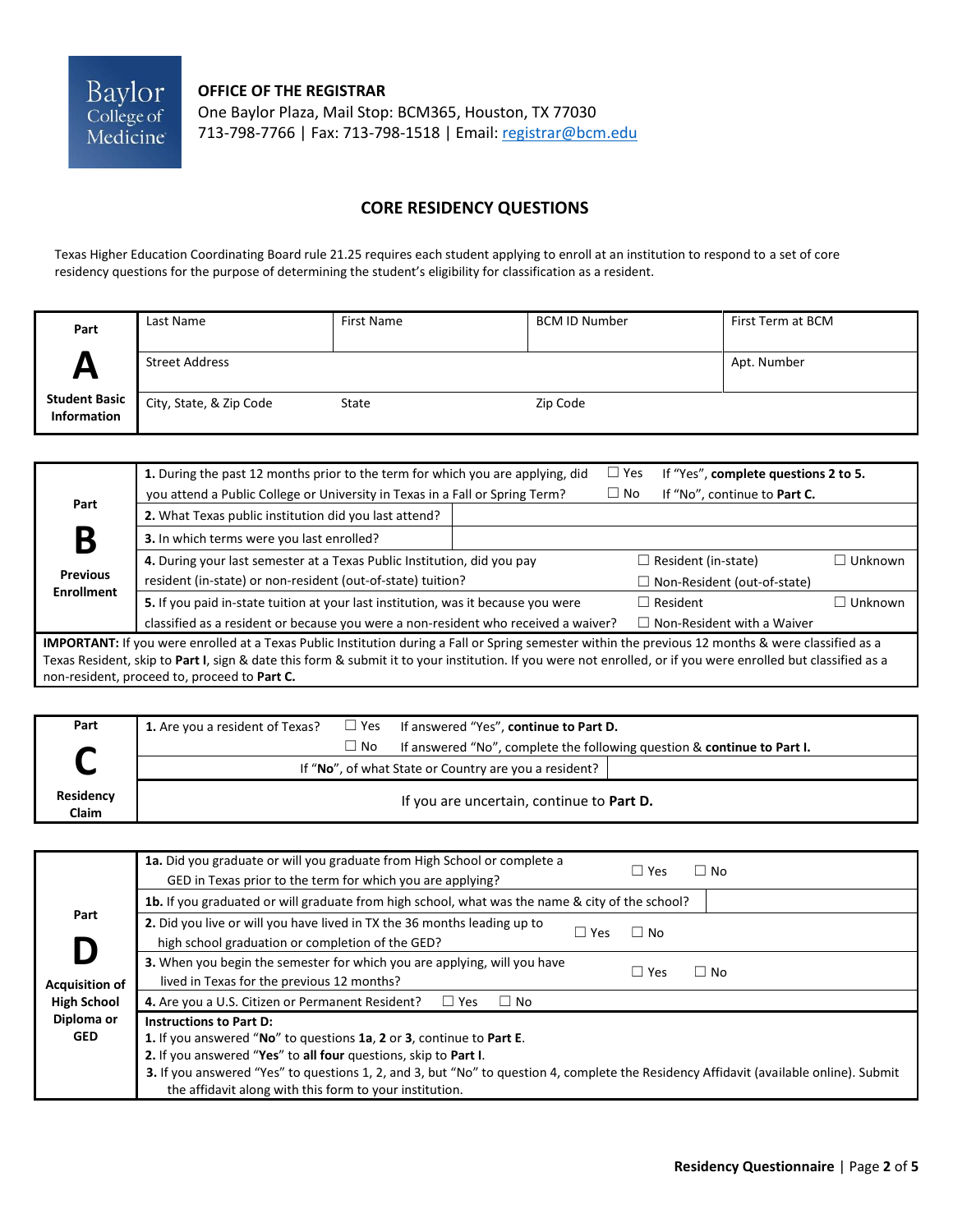## Baylor<br>College of<br>Medicine **OFFICE OF THE REGISTRAR** One Baylor Plaza, Mail Stop: BCM365, Houston, TX 77030 713-798-7766 | Fax: 713-798-1518 | Email[: registrar@bcm.edu](mailto:registrar@bcm.edu)

|                                              | TO BE COMPLETED BY EVERYONE WHO DID NOT ANSWER "YES" TO QUESTIONS 1a, 2, & 3 OF PART D.                                                                                                                                                                                                                                                                                                                                                                                                                                                            |  |  |  |  |  |  |
|----------------------------------------------|----------------------------------------------------------------------------------------------------------------------------------------------------------------------------------------------------------------------------------------------------------------------------------------------------------------------------------------------------------------------------------------------------------------------------------------------------------------------------------------------------------------------------------------------------|--|--|--|--|--|--|
|                                              | 1. Do you file your own federal income tax as an independent tax payer?<br>$\Box$ No<br>$\Box$ Yes<br>(An independent tax payer should not be claimed as a dependent for tax purposes by another person. If you file a joint return with your spouse, answer "Yes.")                                                                                                                                                                                                                                                                               |  |  |  |  |  |  |
| Part                                         | $\Box$ Yes<br>$\Box$ No<br>2. Are you claimed as a dependent or are your eligible to be claimed as a dependent by a parent or<br>(To be eligible to be claimed as a dependent, your parent or legal guardian must provide at least one-half of<br>court-appointed legal guardian?<br>your support. A step-parent does not qualify as a parent is he/she has not adopted the student.)                                                                                                                                                              |  |  |  |  |  |  |
|                                              | $\Box$ Self<br>$\Box$ Parent or Guardian<br><b>3.</b> If you answered "No" to BOTH questions above who provides the majority of your support?<br>$\Box$ Other:<br>(please list)                                                                                                                                                                                                                                                                                                                                                                    |  |  |  |  |  |  |
| <b>Basis of Claim</b><br><b>To Residency</b> | <b>Instructions for Part E:</b><br>1. If you answered "Yes" to question 1 & "No" to question 2, continue to Part F.<br>2. If you answered "Yes" to question 2, skip to Part G.<br>3. If you answered "Yes" to both questions 1 & 2, skip to Part G.<br>4. If you answered "No" to 1, 2 & "Self" to question 3, continue to Part F.<br>5. If you answered "No" to 1, 2 & "Parent or Guardian" to question 3, skip to Part G.<br>6. If you answered "No" to 1, 2 & "Other" to question 3, skip to Part H, provide an explanation, & complete Part I. |  |  |  |  |  |  |

|                                                                                                                                                                                                          | QUESTIONS FOR STUDENTS WHO ANSWERED "YES" TO QUESTION 1 OR "SELF" TO QUESTION 3 OF PART E.                                                                                                                                                                                                        |  |  |  |
|----------------------------------------------------------------------------------------------------------------------------------------------------------------------------------------------------------|---------------------------------------------------------------------------------------------------------------------------------------------------------------------------------------------------------------------------------------------------------------------------------------------------|--|--|--|
|                                                                                                                                                                                                          | 1. Are you a U.S. Citizen?<br>$\Box$ Yes<br>$\Box$ No                                                                                                                                                                                                                                             |  |  |  |
|                                                                                                                                                                                                          | 2. If you answered "No", are you a Permanent Resident of the U.S.?<br>$\Box$ Yes<br>$\Box$ No                                                                                                                                                                                                     |  |  |  |
|                                                                                                                                                                                                          | 3. Are you a foreign national whose application for Permanent Resident Status has been preliminarily reviewed?<br>$\Box$ No<br>$\Box$ Yes<br>(You should have received a fee/filing receipt or Notice of Action (I-797) from USCIS showing your I-485 has been reviewed & has not been rejected.) |  |  |  |
|                                                                                                                                                                                                          | 4. Are you a foreign national here with a visa or are you a Refugee, Asylee, Parolee or here under Temporary<br>$\Box$ Yes<br>$\Box$ No<br>Protective Status? If so, indicate which.                                                                                                              |  |  |  |
|                                                                                                                                                                                                          | $\Box$ No<br>5. Do you currently live in Texas?<br>$\Box$ Yes<br>If you are out of state due to a temporary assignment by your employer or another temporary purpose, please check "No" and explain in Part H.                                                                                    |  |  |  |
|                                                                                                                                                                                                          | 6a. If you currently live in Texas, how long have you been living here?<br>$Month(s)$ :<br>Year(s):                                                                                                                                                                                               |  |  |  |
|                                                                                                                                                                                                          | 6b. What is your main purpose for being in the state?<br>$\Box$ Establish/Maintain a Home<br>$\Box$ Go to College<br>$\Box$ Work Assignment                                                                                                                                                       |  |  |  |
|                                                                                                                                                                                                          | 7. If you are a member of the U.S. military:                                                                                                                                                                                                                                                      |  |  |  |
|                                                                                                                                                                                                          | a. Is Texas your Home of Record?<br>$\Box$ Yes<br>$\Box$ No                                                                                                                                                                                                                                       |  |  |  |
| Part                                                                                                                                                                                                     | b. If not, what state will have been listed on your military legal residence for tax<br>purposes on your Leave & Earnings Statement for the 12 months prior to enrollment?                                                                                                                        |  |  |  |
|                                                                                                                                                                                                          | 8. Do either of the following apply to you? (Check all that apply)                                                                                                                                                                                                                                |  |  |  |
| $\Box$ Yes<br>a. Hold the title to real property (home/land) in Texas?<br>If yes, date acquired:<br>$\Box$ No<br>$\Box$ Yes<br>$\Box$ No<br><b>b.</b> Own a business in Texas?<br>If yes, date acquired: |                                                                                                                                                                                                                                                                                                   |  |  |  |
|                                                                                                                                                                                                          |                                                                                                                                                                                                                                                                                                   |  |  |  |
|                                                                                                                                                                                                          | If yes, date acquired:                                                                                                                                                                                                                                                                            |  |  |  |
|                                                                                                                                                                                                          | 9. While living in Texas, have you: (Check all that apply)                                                                                                                                                                                                                                        |  |  |  |
|                                                                                                                                                                                                          | a. Been gainfully employed for a period of at least 12 consecutive months?<br>$\square$ Yes<br>$\Box$ No                                                                                                                                                                                          |  |  |  |
|                                                                                                                                                                                                          | b. Received services from a social service agency that provides services to<br>$\Box$ Yes<br>$\Box$ No<br>Homeless persons for at least a consecutive 12-month period?                                                                                                                            |  |  |  |
|                                                                                                                                                                                                          | 10. Spouse:                                                                                                                                                                                                                                                                                       |  |  |  |
|                                                                                                                                                                                                          | a. Are you married to a person who has been classified as a Texas resident by a Texas<br>$\Box$ Yes<br>$\Box$ No<br>public institution or who could answer "Yes" to any part of question 8 or 9?                                                                                                  |  |  |  |
|                                                                                                                                                                                                          | b. If Yes, indicate which question (and which part of the question)<br>Question #:<br>could be answered yes by your spouse:                                                                                                                                                                       |  |  |  |
|                                                                                                                                                                                                          | c. How long will you have been married to the Texas resident prior to enrollment?<br>Month(s):<br>Year(s):                                                                                                                                                                                        |  |  |  |
|                                                                                                                                                                                                          | Skip Part G & Continue to Part H                                                                                                                                                                                                                                                                  |  |  |  |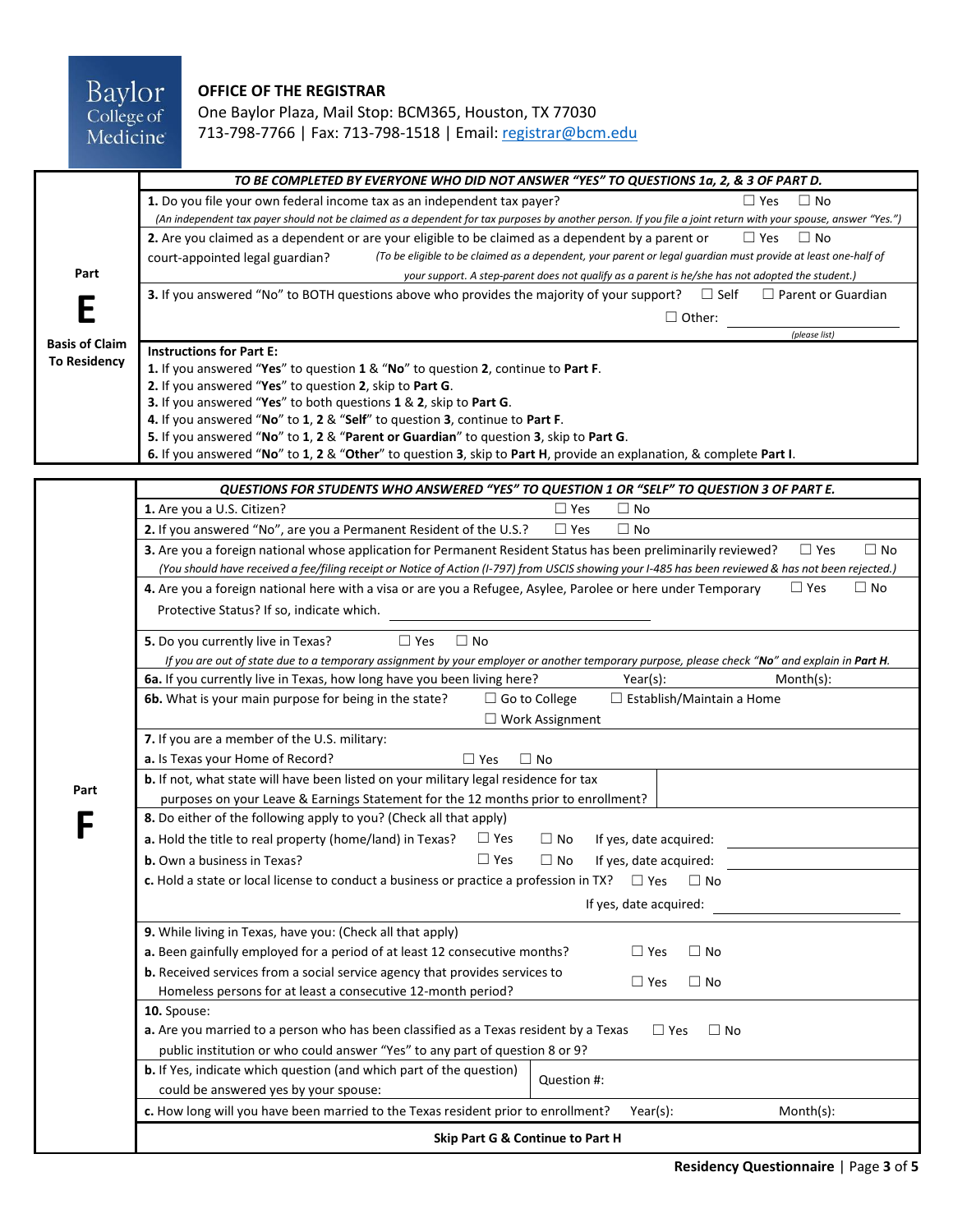#### **OFFICE OF THE REGISTRAR**

One Baylor Plaza, Mail Stop: BCM365, Houston, TX 77030 713-798-7766 | Fax: 713-798-1518 | Email[: registrar@bcm.edu](mailto:registrar@bcm.edu)

|                                                                                                                                                    | QUESTIONS FOR STUDENTS WHO ANSWERED "YES" TO QUESTION 2 OF PART E OR<br>WHO ANSWERED "PARENT OR GUARDIAN" TO QUESTION 3 OF PART E. |                                                     |  |  |  |
|----------------------------------------------------------------------------------------------------------------------------------------------------|------------------------------------------------------------------------------------------------------------------------------------|-----------------------------------------------------|--|--|--|
|                                                                                                                                                    | 1. Is the parent or legal guardian upon whom you base your claim of residency a U.S. citizen?                                      | $\Box$ No<br>$\Box$ Yes                             |  |  |  |
|                                                                                                                                                    | 2. Is the parent or legal guardian upon whom you base your claim of                                                                |                                                     |  |  |  |
|                                                                                                                                                    | residency a Permanent Resident? (If U.S. Citizen, check "No")                                                                      | $\Box$ Yes<br>$\Box$ No                             |  |  |  |
|                                                                                                                                                    | 3. Is this parent or legal guardian a foreign national whose application for Permanent Resident Status has                         |                                                     |  |  |  |
|                                                                                                                                                    | been preliminarily reviewed? (He or she should have received a fee/filing receipt or Notice of Action                              | $\Box$ No<br>$\Box$ Yes                             |  |  |  |
|                                                                                                                                                    | (I-797) from the USCIS showing his or her I-485 has been reviewed and has not been rejected)                                       |                                                     |  |  |  |
|                                                                                                                                                    | 4. Is this parent or legal guardian a foreign national here with a visa or a Refugee,                                              | $\Box$ No<br>$\Box$ Yes                             |  |  |  |
|                                                                                                                                                    | Asylee, Parolee or here under Temporary Protective Status? If so, indicate which.                                                  | Visa Type:                                          |  |  |  |
|                                                                                                                                                    | 5. Does this parent or guardian currently live in Texas? If he or she is out of state due to a temporary                           | $\Box$ No                                           |  |  |  |
|                                                                                                                                                    | assignment by his or her employer or another temporary purpose, please check "No"& explain in Part H.                              | $\square$ Yes                                       |  |  |  |
|                                                                                                                                                    | 6a. If he or she is currently living in Texas, how long has he or she been living here?                                            | $Month(s)$ :<br>Year(s):                            |  |  |  |
|                                                                                                                                                    | 6b. What is your parent's or legal guardian's main purpose for being in                                                            | □ Go to College<br>$\Box$ Establish/Maintain a Home |  |  |  |
|                                                                                                                                                    | the state? If for reasons other than those listed, give an explanation in Part H.                                                  | $\Box$ Work Assignment                              |  |  |  |
| Part                                                                                                                                               | 7. If you are a member of the U.S. military:                                                                                       |                                                     |  |  |  |
|                                                                                                                                                    | a. If he or she is a member of the U.S. military, is Texas her or her Home of Record?                                              | $\Box$ Yes<br>$\Box$ No                             |  |  |  |
|                                                                                                                                                    | <b>b.</b> If not, what state will have been listed as his or her military legal residence for tax                                  |                                                     |  |  |  |
|                                                                                                                                                    | purposes on his or her Leave & Earnings Statement for the 12 months prior to enrollment?                                           |                                                     |  |  |  |
|                                                                                                                                                    | 8. Do any of the following apply to your parent or guardian? (Check all that apply)                                                |                                                     |  |  |  |
|                                                                                                                                                    | a. Hold the title to real property (home, land) in Texas?<br>$\Box$ Yes<br>$\Box$ No                                               | If Yes, date acquired:                              |  |  |  |
|                                                                                                                                                    | <b>b.</b> Own a business in Texas?<br>$\Box$ Yes<br>$\Box$ No                                                                      | If Yes, date acquired:                              |  |  |  |
|                                                                                                                                                    | c. Hold a state of local license to conduct a business or<br>$\Box$ No<br>$\Box$ Yes                                               | If Yes, date acquired:                              |  |  |  |
|                                                                                                                                                    | practice a profession in the state of Texas?                                                                                       |                                                     |  |  |  |
|                                                                                                                                                    | 9. While living in Texas, has your parent or guardian: (Check all that apply)                                                      |                                                     |  |  |  |
|                                                                                                                                                    | a. Been gainfully employed for a period of at least 12 consecutive months?                                                         | $\Box$ Yes<br>$\Box$ No                             |  |  |  |
| $\Box$ No<br>$\Box$ Yes<br><b>b.</b> Received services from a social service agency for a period of at least 12 consecutive months?<br>10. Spouse: |                                                                                                                                    |                                                     |  |  |  |
|                                                                                                                                                    |                                                                                                                                    |                                                     |  |  |  |
| Resident by a Texas public institution or who could answer "Yes" to any part of question 8 or 9?                                                   |                                                                                                                                    |                                                     |  |  |  |
|                                                                                                                                                    | <b>b.</b> If yes, please indicate which questions (and which part of the question)                                                 | Question #:                                         |  |  |  |
|                                                                                                                                                    | could be answered yes by your parent or guardian's spouse:                                                                         |                                                     |  |  |  |
|                                                                                                                                                    | c. How long will your parent or guardian have been married                                                                         | Year(s):<br>Month(s):                               |  |  |  |
| to the Texas resident prior to enrollment?                                                                                                         |                                                                                                                                    |                                                     |  |  |  |
| <b>Continue to Part H</b>                                                                                                                          |                                                                                                                                    |                                                     |  |  |  |